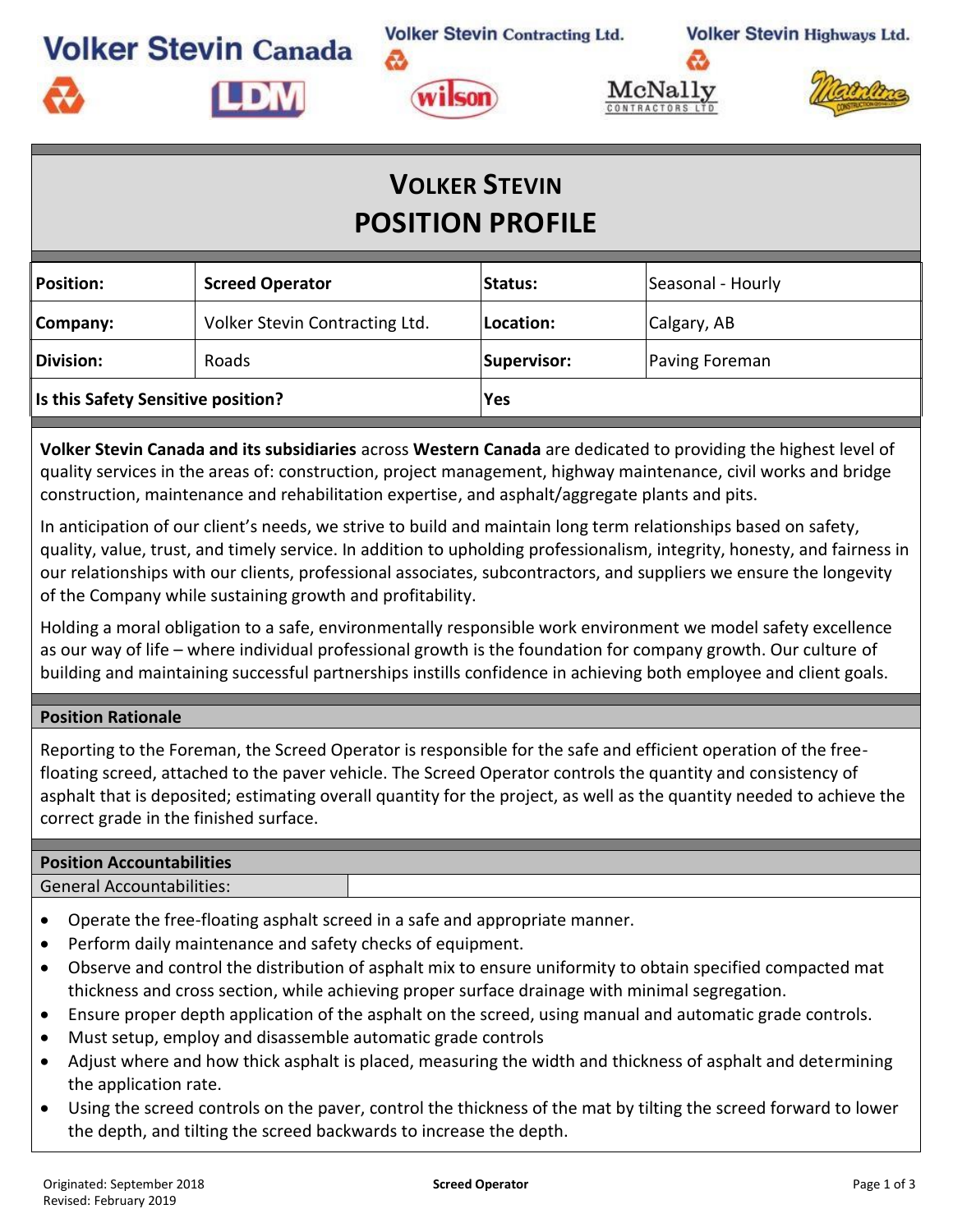|                                                                                                                                                                                                              |  | <b>Volker Stevin Canada</b> | <b>Volker Stevin Contracting Ltd.</b><br>෬<br>ilcon | McNally |  | <b>Volker Stevin Highways Ltd.</b> |  |  |  |
|--------------------------------------------------------------------------------------------------------------------------------------------------------------------------------------------------------------|--|-----------------------------|-----------------------------------------------------|---------|--|------------------------------------|--|--|--|
| Set end gates and auger up asphalt to fill the screed.<br>Observe terrain ahead of paver and adjust screed to factor in dips and variations in the base, to achieve level<br>and consistent asphalt surface. |  |                             |                                                     |         |  |                                    |  |  |  |

- Preheat the screed to hot mix asphalt temperature, to avoid sticking and tearing in the mat.
- Ability to coordinate, discuss and plan project paving procedures and goals with fellow paving crew personnel.
- Train new employees in the safe and efficient operation of the screed.

# Knowledge, Skills and Abilities:

- Knowledge road construction materials, road construction processes and industry requirements.
- Understanding of computerized controls and electronics

#### Technical Knowledge:

- Minimum 5 to 7 years' experience within the road construction industry
- 3 to 5 years' experience operating a Screed is required.

#### Customer Service:

- Project a professional image in dealing with the public, internal and external clients, suppliers, and subcontractors.
- Model a clear understanding of who the internal and external customers of the Volker Stevin Group of Companies are.
- Demonstrate a "can do", "problem solving" approach to all inquiries and concerns.
- Know when to escalate an issue for immediate response.

#### Work Environment / Conditions:

- Out of town travel is required.
- Overtime as required.
- Work is performed in an outdoor setting, which could include inclement weather, heat and humidity, and exposure to dust and asphalt.
- Must be physically able to repetitively lift and carry at least 50 LBS on a regular basis.
- Valid Class 5 Operator's License; with clean Driver Abstract

# Safety:

- Actively engage in Volker Stevin Canada's safety culture.
- Engage senior management on an ongoing basis regarding safety activities and successes.
- Remain visibly committed to the safety excellence way of life by:
	- o Participating in all relevant safety training.
	- o Attend weekly safety meetings
	- o Actively and positively participate

SAFET

Our Way of Life